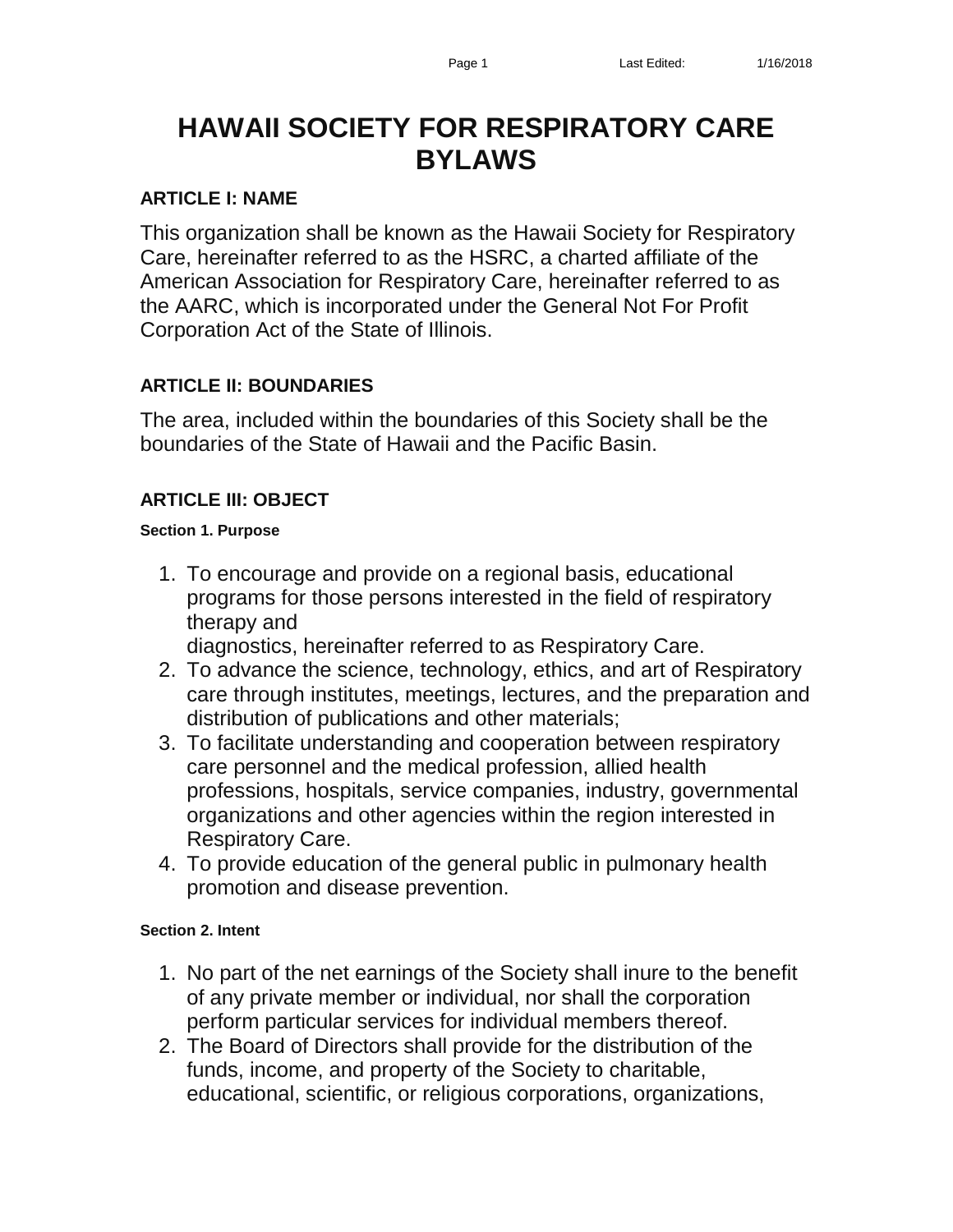community chests, foundations or other kindred institutions maintained and created for one or more of the foregoing purposes, if at the time of distribution the payee or distributee are then exempt from taxation under the provisions of Sections 501, 2055, and 2522 of the Internal Revenue Code or changes which amend or supersede the said sections.

3. In the event of the dissolution of this Society, whether voluntary or involuntary, all of its remaining assets shall be distributed in such a manner as the Board of Directors of this Society shall, by majority vote, determine to be best calculated to carry out the objectives and purposes for which the Society is formed, with guidance from the AARC's

Board of Directors. Distribution of the funds, income and property of the society may be made to charitable, educational, scientific or religious corporations, organizations, community chests,

foundations or other kindred institutions maintained and created for one or more of the foregoing purposes if at the time of distribution the payees or distributees are exempt "from income taxation, and if gifts or transfers to the payees or distributees are then exempt from taxation under the provisions of Section 501, 2055, and 2522 of the Internal Revenue Code which amend or supersede the said sections.

4. This Society shall not commit any act which shall constitute the unauthorized practice of medicine under the laws of the State of Hawaii.

# **ARTICLE IV: MEMBERSHIP**

# Section 1. Classes

The membership of this Society shall include three (3) classes: Active Member, Associate Member, and Special Member as described in the AARC Bylaws, Article III. The classifications and limitations of the membership shall be as defined in Article III of the AARC Bylaws.

# **Section 2. Eligibility**

- 1. An individual is eligible to be an active member of this Society if he/she is a member of the AARC as specified in Article III, Section 2 of the AARC Bylaws.
- 2. An individual is eligible to be an associate member of this Society if he/she holds a position related to respiratory care but does not meet the requirements to become an active member. Associate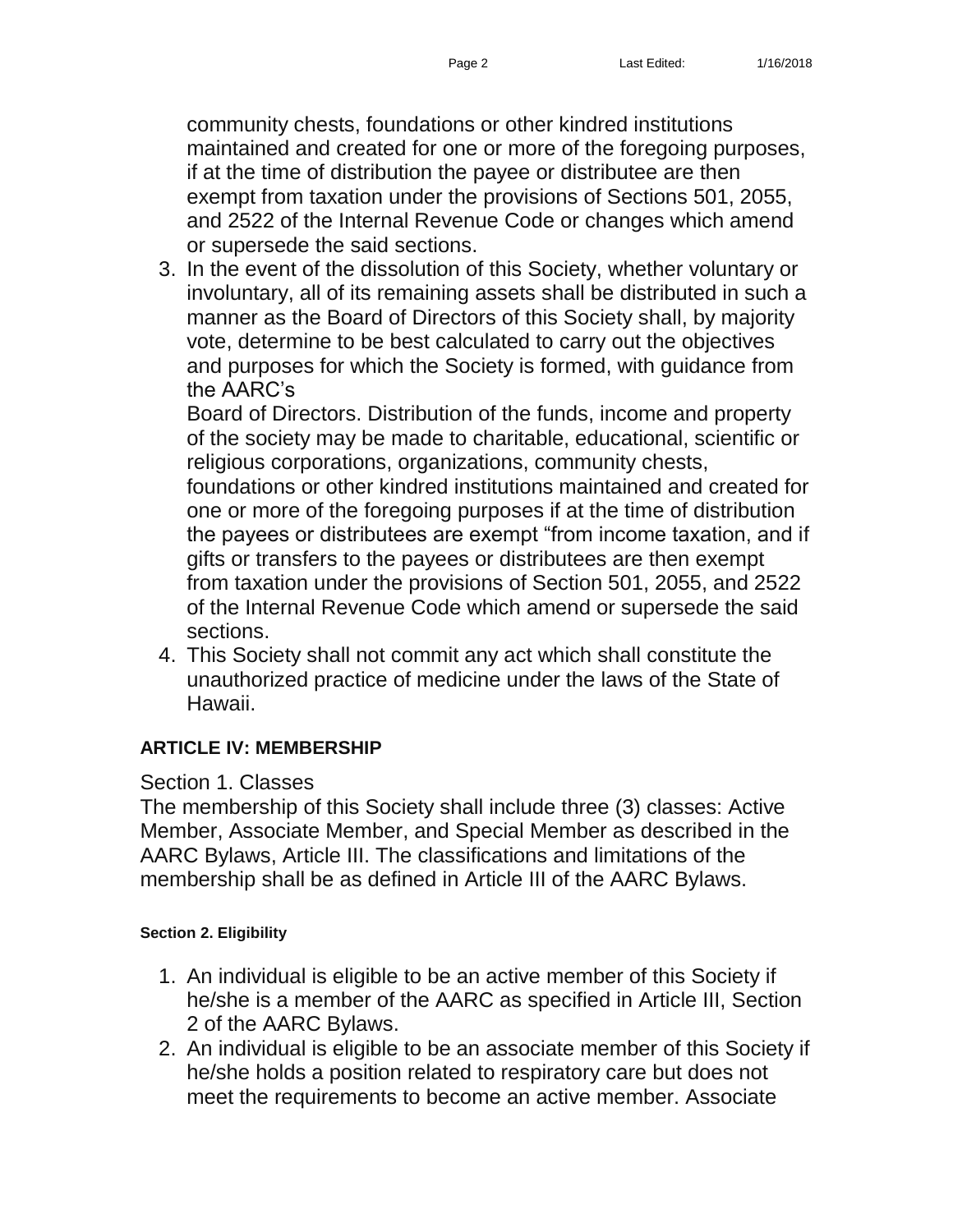members shall have all the rights and privileges of membership except that they shall not be entitled to hold office, vote, or serve as a director or chair of any standing committee. Associate Membership will include the following subclasses:

- 3. Student Member: Individuals will be classified as Student Members if they meet all the requirements for Associate members and are enrolled in an educational program in respiratory care accredited by an AARC-recognized agency.
- 4. Industrial Member: Individuals will be classified as Industrial members if they meet all the requirements for Associate membership and their primary occupation or business is directly or indirectly devoted to the manufacture, sales, or distribution of equipment or products which are directly or indirectly used in the area of respiratory care.
- 5. Physician Member: Individuals will be classified as Physician Members if they meet all the requirements for Associate membership and are duly licensed as doctors of medicine or osteopathy.
- 6. The Special Member category is to be the same as the Bylaws of the AARC under Article III, Section 4.

### **Section 3. Application of Membership**

Application for Membership in this Society shall follow the procedure specified in Article III, Section 6 of the AARC Bylaws.

# **Article V: OFFICERS AND CHAIRPERSONS**

### **Section 1. Officers**

The officers of the Society shall be: a President, a President-elect (who automatically succeeds to the presidency when the President's term ends), a Vice-President, the immediate Past President, a Secretary, and a Treasurer.

### **Section 2. Directors**

1. There shall be two (2) Directors. One (1) Director shall be elected each year and such others as necessary in order to fill existing vacancies.

2. The delegates shall serve as voting members of the Board of Directors.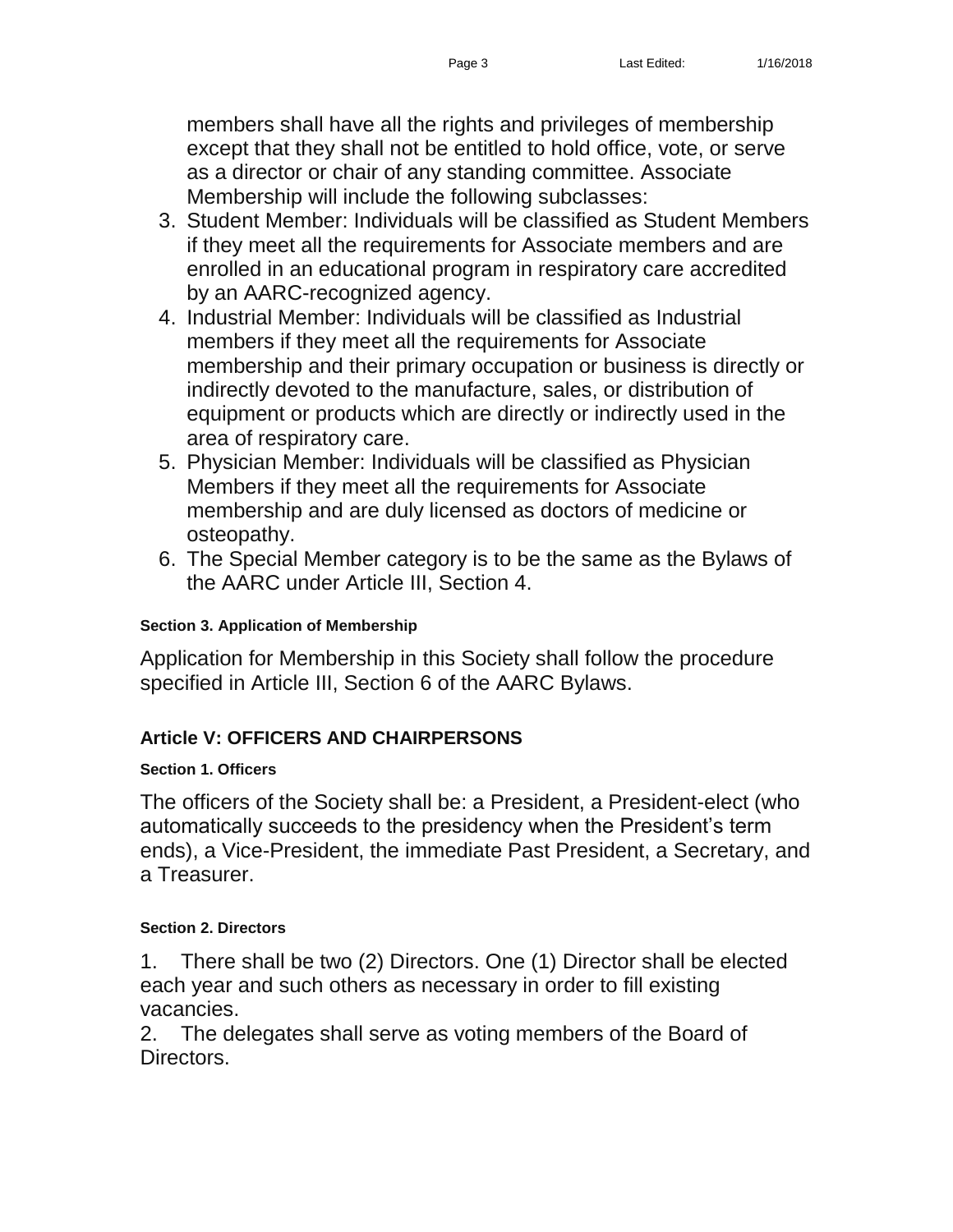### **Section 3. Term of Office**

1. The term of office for the President, President-elect, Vice-President and Secretary shall be one (1) year. The term of the office for the Treasurer shall be two (2) years. The term shall begin January 1 of each year.

2. The President-elect shall complete immediate successive full one (1) year terms for the offices of President-elect, President, and Immediate Past President before being eligible to serve a successive term in any elected office. The Vice-President, Secretary and Treasurer shall not serve more than three (3) consecutive terms in the same office.

3. The term of office for Directors shall begin January 1 of each year and shall be for a two (2) year term of office and not to exceed three (3) consecutive terms.

# **Section 4. Vacancies in Office**

1. In the event of a vacancy in the office of President, President-elect shall become President to serve the unexpired term and shall serve the successive term as President.

2. In the event of a vacancy in the office of the President-elect, the Vice- President shall assume only the duties, but not the office. He/She shall perform these duties as well as his/her own until the next meeting of the Board of Directors at which time the Board shall elect a qualified member to fill the vacancy.

# **Section 5. Duties of Officers**

# **President**

He/She shall preside at all meetings of the Board of Directors. He/She shall prepare an agenda for all meetings; appoint standing and special committees subject to the approval of the Board of Directors; be an ex officio member of all committees except the Elections and Nominations committees; and, present to the Board of Directors and membership an annual report of the Society activities.

# **President-elect**

The President-elect shall automatically succeed the president when the term ends. He/She will perform such duties as shall be assigned by the President or the Board of Directors and also serve his/her term as an active member of the Program Committee. In the event of the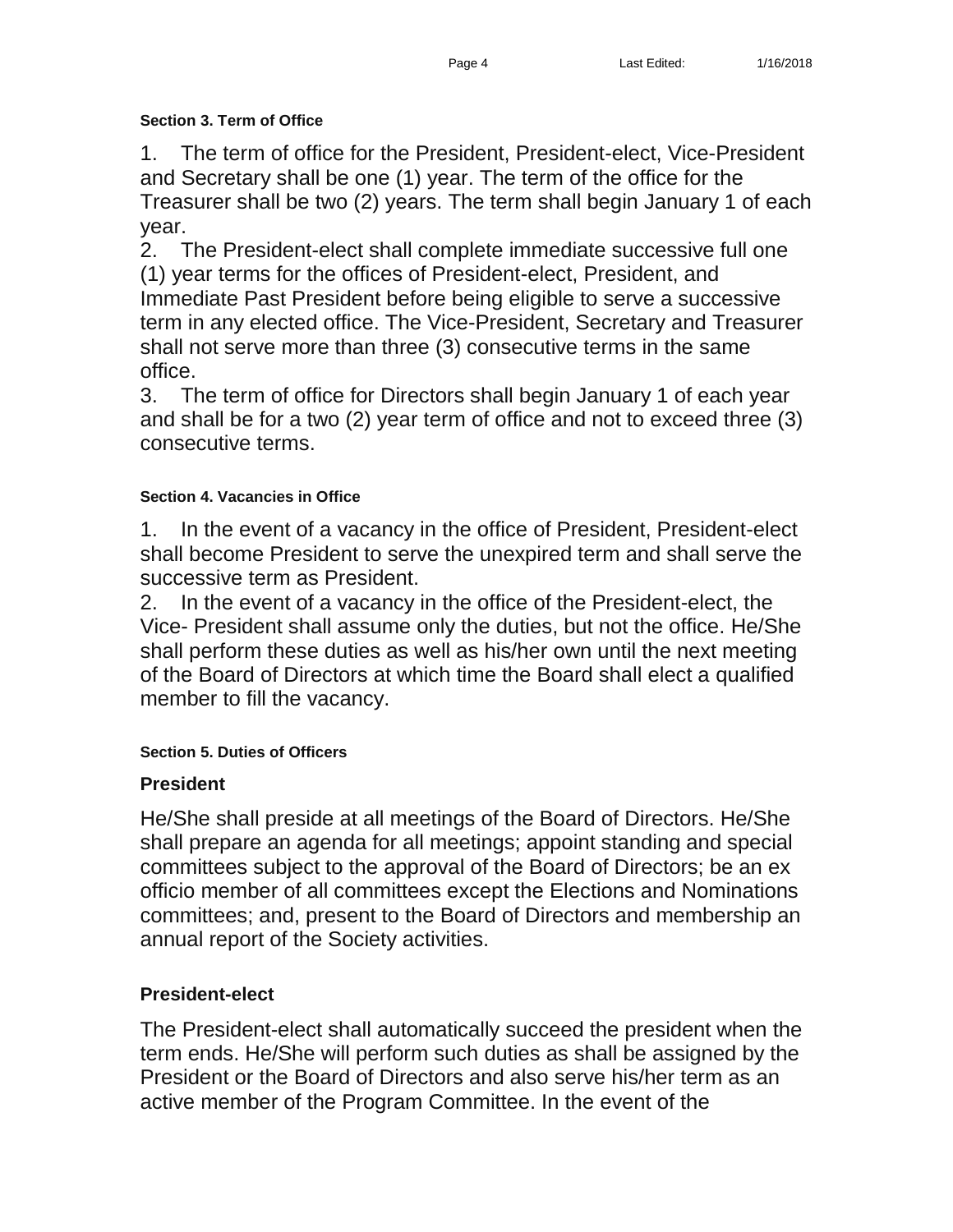# **Vice-President**

He/She will in the event of a vacancy in the office of President-elect, assume the duties, but not the office of the President-elect, and shall also continue to serve as Vice President until the next scheduled election.

# **Treasurer**

The treasurer shall have charge of all funds and securities of the Society; endorsing checks, notes, or other orders for payment of bills; disbursing funds as authorized by the Board of Directors and/or in accordance with the adopted budget; depositing funds as the Board of Directors may designate. He/She shall provide the Board of Directors with monthly financial statements of the activity of the Society's accounts after the monthly closing of the books or as requested for BOD meetings; and make a complete written report at the annual business meeting. The treasurer will be bonded in an amount determined by the Board of Directors at the expense of the Society.

# **Secretary**

The Secretary shall have charge of keeping the minutes of the Board of Directors' regular business meetings and the annual business meeting, submitting a copy of the minutes of every meeting of the governing body and other business of the Society to the Executive Office of the AARC within thirty (30) days following the meeting; executing the general correspondence; affixing the corporate seal on documents so requiring, and in general, performing all duties as from time to time shall be assigned by the President or the Board of Directors.

# **Past President**

The Past President is a voting member of the Board, and serves in an advisory capacity to the Board of Directors.

# **Other Officer Responsibilities**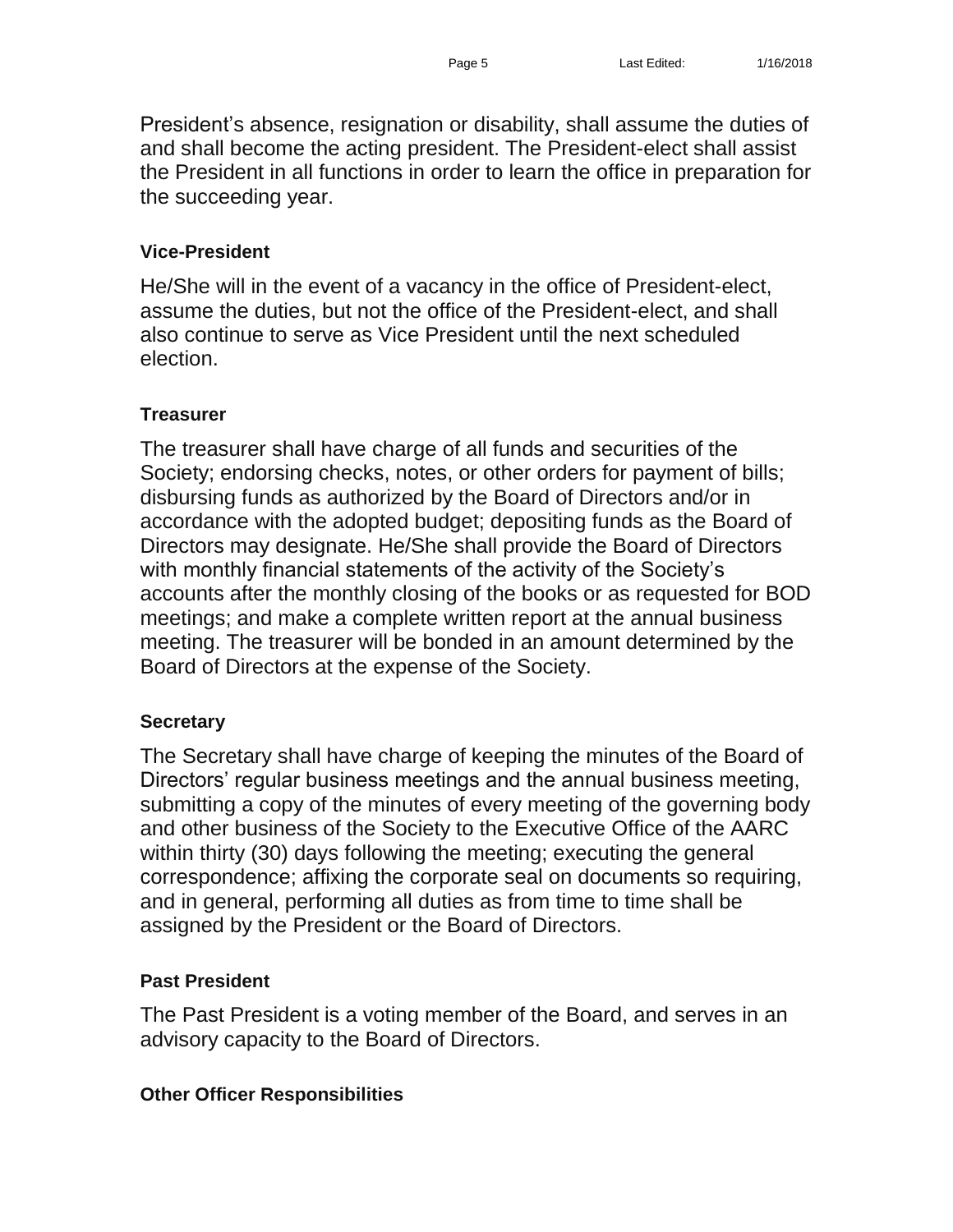All duly elected HSRC Officers shall adhere to the Position Description Guidelines, and all subsequent revisions, with respect to other duties and responsibilities.

# **ARTICLE VI: NOMINATIONS AND ELECTIONS**

# **Section 1. Nominating Committee**

The Board of Directors shall appoint a Nominating Committee each year at least one hundred and twenty (120) days before the annual business meeting to present a slate of nominees to the Board of Directors at least sixty (60) days prior to the annual business meeting.

# **Section 2. Nominations**

1. Annually, the Nominating Committee shall place in nomination the names of at least one (1) person for the offices of President-elect, Vice-President, Secretary, and Director. Biennially, the Nominating Committee shall place in nomination at least one person for the office of Delegate, Director and Treasurer.

2. Only Active or AARC Life Members in good standing shall be eligible for nomination.

3. The Committee shall provide a pertinent biographical sketch of each nominee's professional activities and services to the organization, all of which shall be a part of the ballot.

# **Section 3. Elections Committee**

- 1. The President shall appoint an impartial Elections Committee which shall prepare, distribute, verify, and receive all ballots whether they be mailed or electronically mailed. The results of the election shall be made public at the annual business meeting.
- 2. At least thirty (30) days prior to the annual business meeting, the Nominating Committee's slate of candidates and biographical sketches shall be made available to every Active Member recorded in the AARC membership directory, who is in good standing and eligible to vote. New society members must have joined the AARC at least (60) days prior to the Annual Business Meeting to assure a record of their membership with the AARC and to be eligible to vote.
- 3. Provisions shall be made on the ballot for write-in votes for each office to be filled. The deadline date and time shall be clearly indicated on the ballot.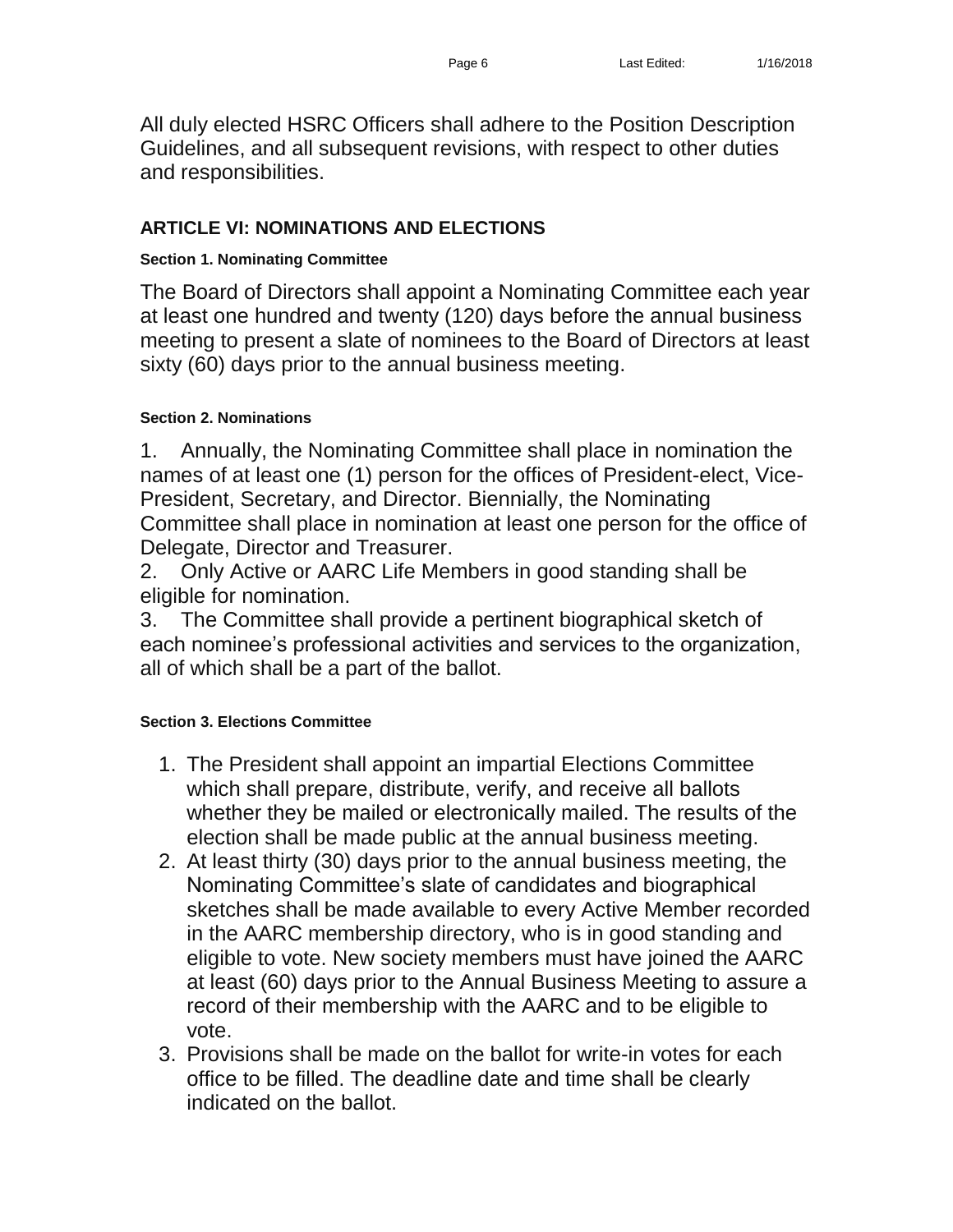- 4. Society elections shall be determined by a majority of votes cast. A tie vote shall be decided by lot.
- 5. Any Elections' Committee member who accepts a nomination must resign from the Elections Committee.

# **ARTICLE VII: BOARD OF DIRECTORS**

### **Section 1. Composition and Powers**

- 1. The executive government of this Society shall be vested in a Board of ten (10) Active or Life Members consisting of the President, President-elect, Vice-President, Secretary, Treasurer, Immediate Past-President, and two (2) Directors. The Delegates shall be voting members of the Society Board of Directors.
- 2. The President shall be Chairperson and presiding officer of the Board of Directors. He/She shall invite such individuals to the meetings of the Board as he/she shall deem necessary, with the privilege of voice but not vote.
- 3. Upon refusal or neglect of any member of the Board to perform the duties of that office or for any conduct deemed prejudicial to the Society, the Board of Directors shall have the power to declare an office vacant by a two-thirds (2/3) vote. Written notice shall be given to the member within ten (10) days of such action that the office has been declared vacant.

# **Section 2. Duties**

- 1. Supervise all business and activity of the Society within the limitations of these Bylaws.
- 2. Adopt and rescind standing rules, policies and procedures of the Society.
- 3. Determine remuneration, stipends, annual business meeting fees for the following year, and other related matters after consideration of the budget.

# **Section 3. Meetings**

1. The Board of Directors shall meet immediately preceding and immediately following the annual business meeting of the society which will be held during the last quarter of each calendar year or as determined by the Board before the commencement of the next year; and shall not hold fewer than four (4) regular and separate meetings during the calendar year.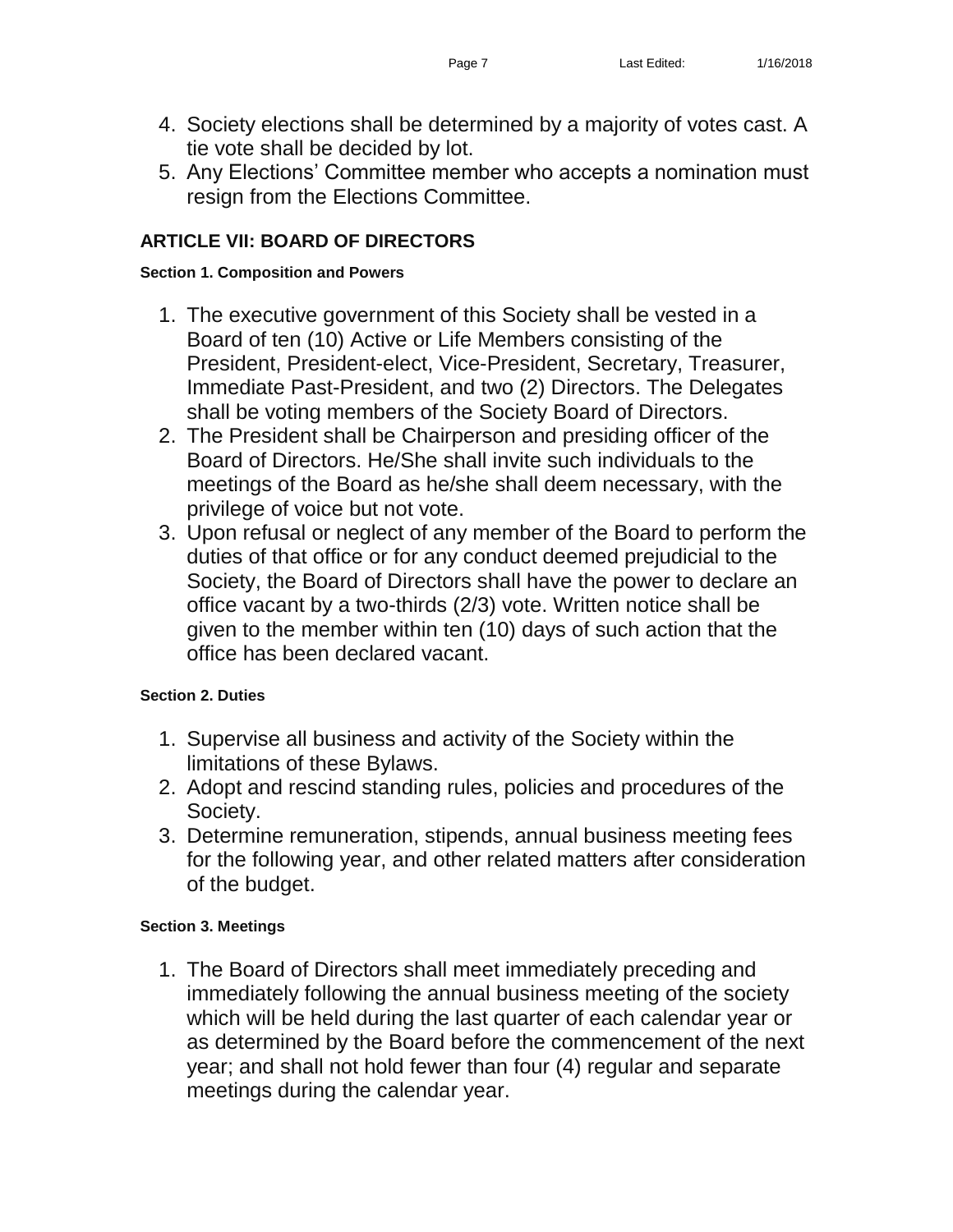- 2. Special meetings of the Board of Directors shall be called by the President at such times as the business of the Society shall require, or upon written request of three (3) members of the Board of Directors filed with the President and Secretary of the Society.
- 3. A majority of the Board of Directors shall constitute a quorum at any meeting of the board providing that the president and / or the vice-president is present.
- 4. The Board of Directors, shall have the power to call an executive session.
- 5. The executive session shall include only members of the Board of Directors and those individuals invited by the Board of Directors to attend. The executive session shall be held only in conjunction with regularly scheduled or specially scheduled meetings. The purpose of an executive session shall be to discuss sensitive subjects/actions that would better serve the state society to be carried out discreetly. These subjects and actions shall include, but not be limited to: recommendations from the Committees, declaring an office vacant, removal of any committee chairperson from duty, requests from individual members to the Board of Directors of the HSRC of a personal nature, or actions concerning a member of the Board of Directors. The Board of Directors shall not record, for the minutes, any discussions held during the executive session. Board members present during the executive session shall not discuss with any individual the proceedings taking place during the executive session. Violation of this statement will result censure and loss of office.

### **Section 4. Mail, E-mail and Phone Vote**

1. Whenever, in the judgment of the Board of Directors, it is necessary to present any business to the membership prior to the next regular or annual business meeting, the Board of Directors may, unless otherwise required by these Bylaws, instruct the Elections Committee to conduct a vote of the membership by mail or electronic mail. The question thus presented shall be determined according to a majority of the valid votes received by mail within thirty (30) days after such submission, or a change in the Bylaws, when a two-thirds (2/3) majority of valid votes received is required. Any and all action approved by the members in accordance with the requirements of this Article shall be binding upon each member thereof. The results of the mail or electronic mail vote will be recorded in the next regular meeting minutes.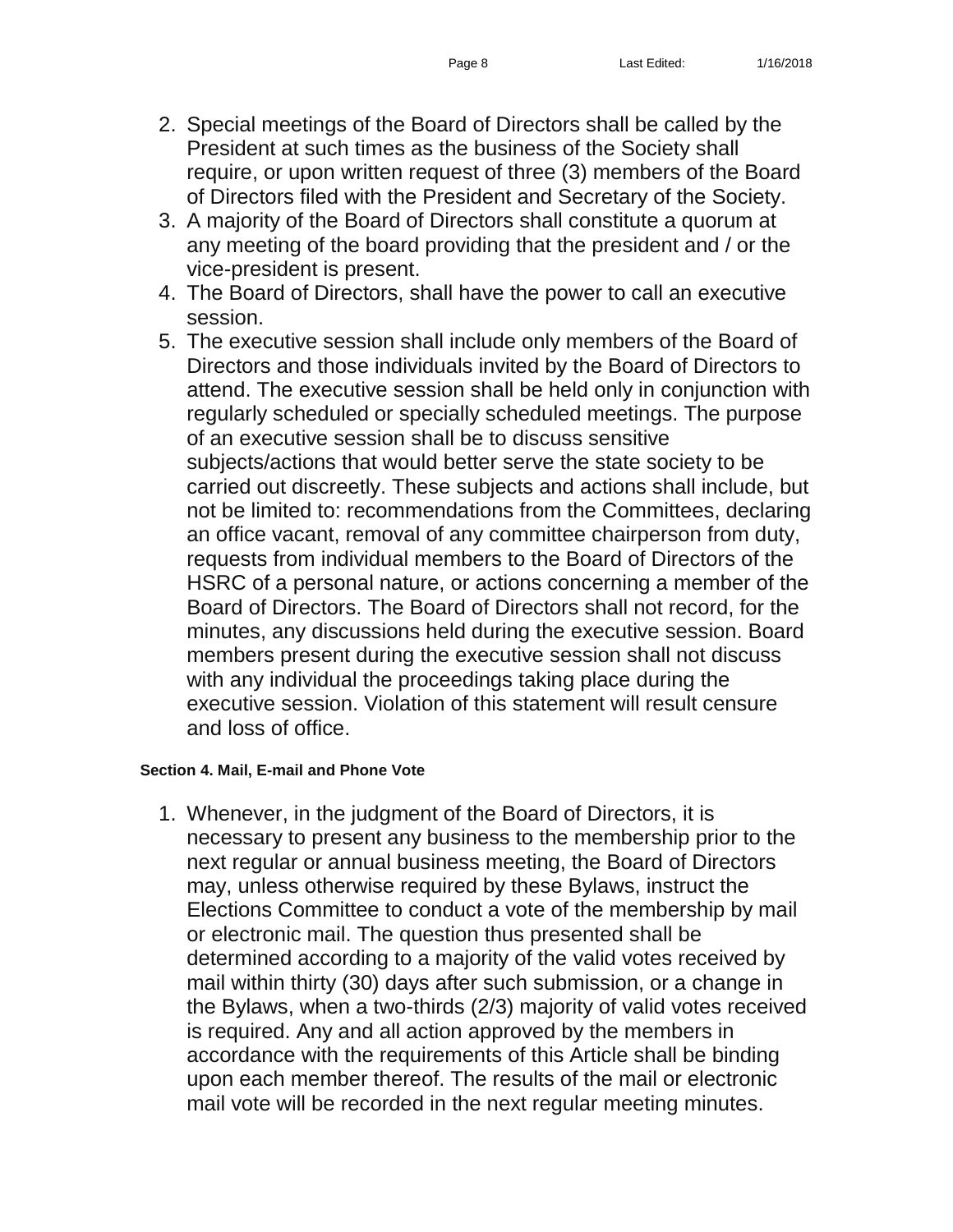2. Whenever, in the judgment of the President, it is necessary to present any business to the remainder of the Board, the President may follow the aforementioned mail vote or adhere to the following Phone Vote guidelines. The President shall contact every member and explain the consequences of the vote. The President shall obtain a yes or no to the question and record by name the responses. An explanation of the question and the vote itself shall be recorded in the next regular Board of Directors meeting minutes.

#### **Section 5. Multiple Offices**

1. No officer or delegates shall hold office simultaneously and no past president shall hold any elected office until his/her term is expired.

# **ARTICLE VIII: ANNUAL BUSINESS MEETING**

#### **Section 1. Date and Place**

- 1. The Society shall hold an annual business meeting in the last quarter of each calendar year or as determined by the Board of Directors before commencement of the next year. Additional meetings may be held as required to fulfill the objectives of the Society.
- 2. The date and place of the annual business meeting and additional meetings shall be decided in advance by the Board of Directors and must be within the boundaries of the state of Hawaii. In the event of a major emergency the Board of Directors shall cancel the scheduled meeting, set a new date and place if feasible, or conduct the business or the meeting by mail, electronic mail or phone provided the material is sent in the same words to the voting membership.

#### **Section 2. Purpose**

1. The annual business meeting shall be for the purpose of receiving reports of officers and committees, the results of the election, and for other business brought by the President.

#### **Section 3. Notification**

1. Notice of the date, time and place of the annual business meeting and agenda shall be sent via mail or e-mail to all members of the Society not fewer than forty-five (45) days prior to the meeting.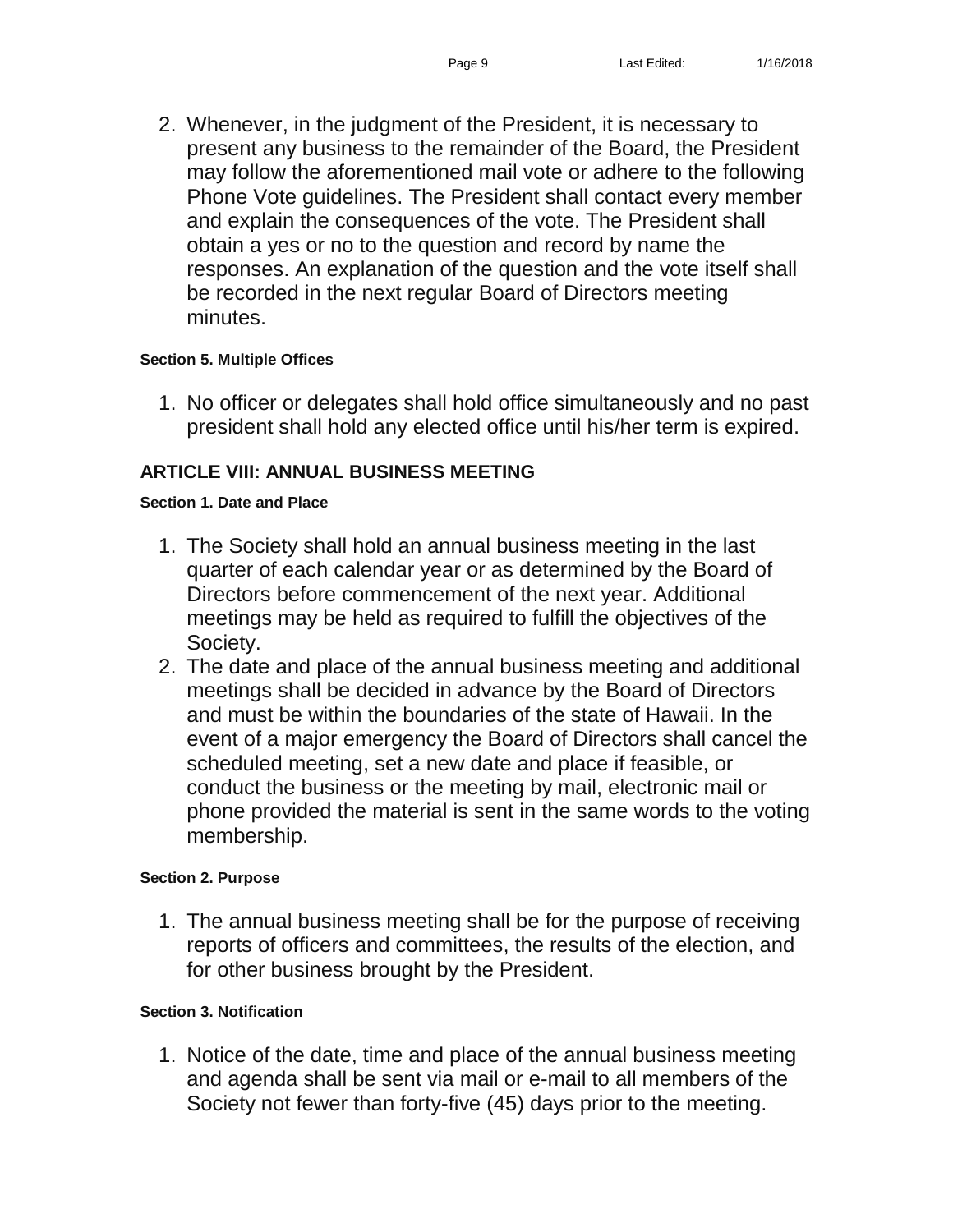# **ARTICLE IX: SOCIETY DELEGATES TO THE AARC HOUSE OF DELEGATES**

### **Section 1. Election**

1. Delegates of this Society to the House of Delegates of the AARC shall be elected every two years for a four-year term. Each delegate shall serve one (1) four-year term. Persons nominated to the position of Delegate must possess previous HSRC Board Member experience for a minimum of 2 years out of the preceding 6 years prior to election.

### **Section 2. Duties**

1. The duties of the Delegates shall be as specified in Article VII of the AARC Bylaws.

### **Section 3. Board Member (ex-officio)**

1. The Delegates shall be voting members of the Society Board of Directors.

### **Section 4. Multiple Offices**

1. Delegates may not hold concurrent elective offices.

### **Section 5. Vacancies**

1. Any vacancy in the office of Delegate shall be filled by special election within sixty (60) days of the vacancy.

# **ARTICLE X: COMMITTEES**

# **Section 1. Standing and Special Committees**

The members of the following Standing Committees shall be appointed by the President, subject to the approval of the Board of Directors, to serve for a term of one (1) year, except for the PACT committee members, who will serve a minimum of three (3) years. Members of the Program

Committee shall be appointed by the Board of Directors.

- 1. Membership
- 2. Budget & Audit
- 3. Nominating
- 4. Elections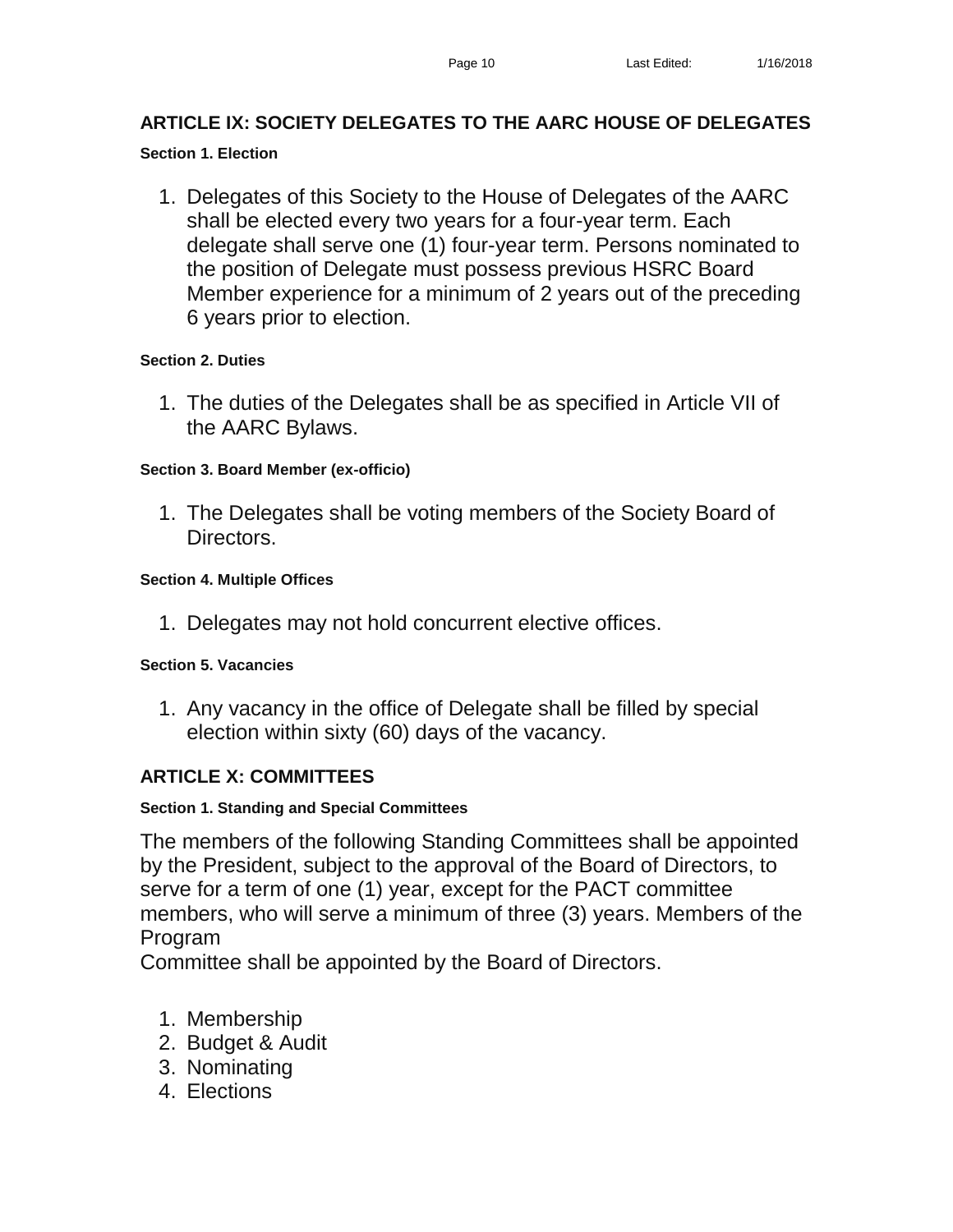- 5. Bylaws
- 6. Program & Education
- 7. Publications /Website & Public Relations
- 8. Legislative Affairs
- 9. Political Advocacy Contact Team (PACT)

### **Section 2. Special Committees**

Special committees such as the Judicial Committee, may be appointed by the President to meet special needs.

### **Section 3. Committee Chairperson's Duties**

- 1. The Chairperson of each committee shall confer promptly with the members of their respective committee on work assignments.
- 2. The Chairperson of each committee may recommend prospective committee members to the President. When possible, the Chairperson of the previous year shall serve as a member of the new committee.
- 3. All committee reports shall be made in writing and submitted to the President of the Society at least ten (10) days prior to the meeting at which the report is to be read.
- 4. All committee members shall be members is good standing of the AARC.

### **Non-members or physician members may be appointed as consultants to committees.**

1. Each committee chairperson requiring operating expenses shall submit a budget for the next fiscal year to the Budget and Audit Committee.

# **Section 4. DUTIES OF COMMITTEES**

### **Membership Committee**

- 1. The committee shall consist of at least one Society Delegate and two (2) members of the Board of Directors.
- 2. They shall be responsible for recruitment activities for the society.

### **Budget & Audit Committee**

1. This Committee shall be composed of the Executive Committee and Medical Advisor(s) or a designate.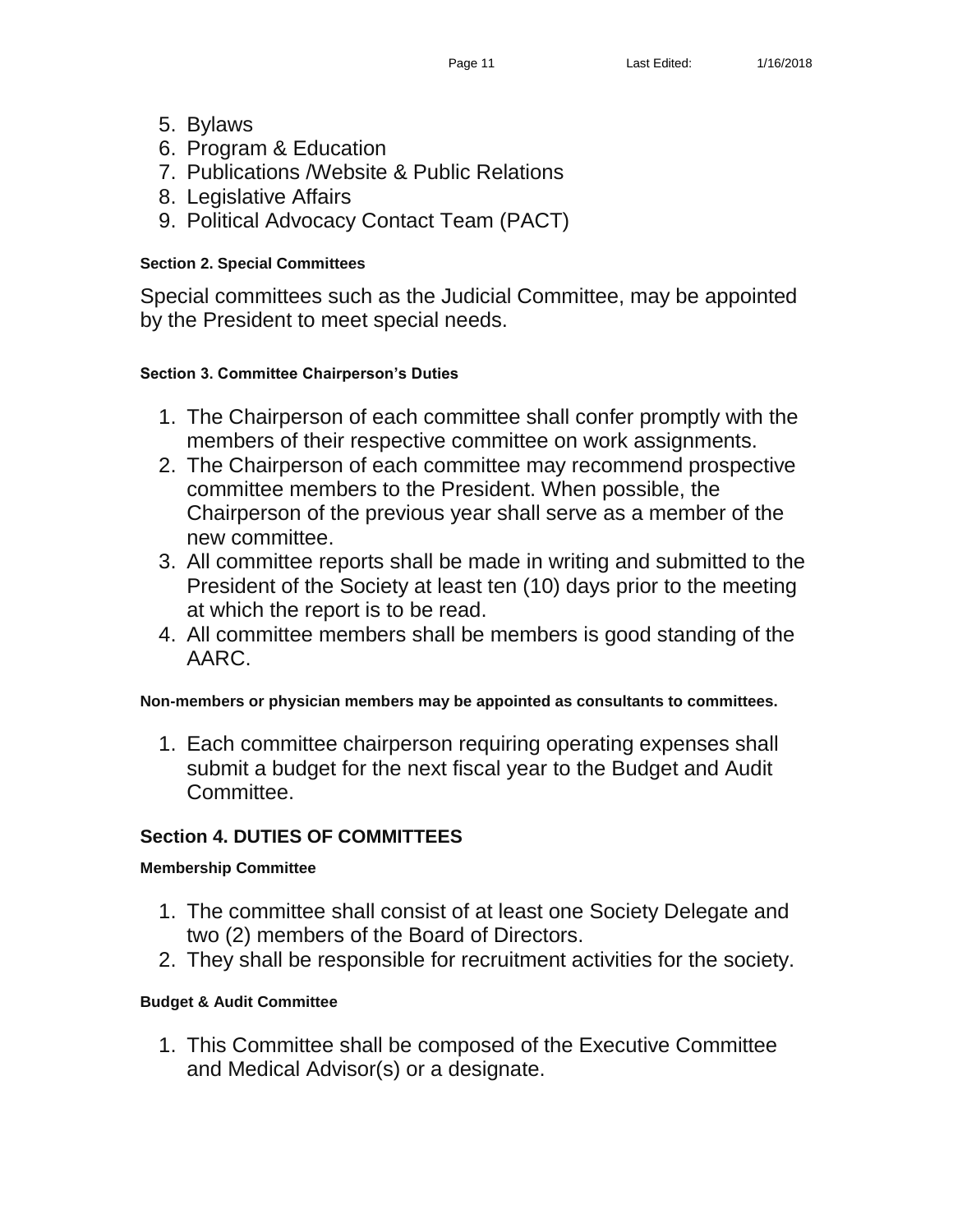- 2. They propose an annual budget for approval by the Board of Directors.
- 3. They conduct/facilitate an annual audit of the financial records of the Society and submit such to the Board of Directors.
- 4. The Chair of this committee cannot be the Treasurer of the Society.

# **Nominating Committee**

- 1. This Committee shall prepare for approval by the Board of Directors a slate of officers, directors, and delegates for the annual election.
- 2. The Committee shall consist of at least three (3) active members who shall serve for a term of one (1) year.
- 3. It shall be the duty of the Committee to make the final critical appraisal of candidates to see that the nominations are in the best interests of the Society through a consideration of personal qualifications.

# **Elections Committee**

- 1. This Committee shall consist of three (3) active members who shall serve for a term of one (1) year.
- 2. This Committee shall prepare, receive, verify, and count ballots for all elections held during the calendar year.

# **Bylaws Committee**

- 1. Shall consist of at least three (3) members, one (1) of whom shall be a past-president.
- 2. Shall receive, review, and prepare all Amendments to the Bylaws for submission to the Board of Directors.

# **Program & Education Committee**

- 1. This Committee shall consist of at least three (3) members appointed by the Board of Directors.
- 2. The chairperson will appoint other active members including the President-elect and the Medical Advisor to assist him/her in planning the annual meeting.
- 3. Shall consist of three (3) members in which one (1) is recommended to be a faculty member in a Co-ARC approved Entry-level or Advanced Practitioner Program.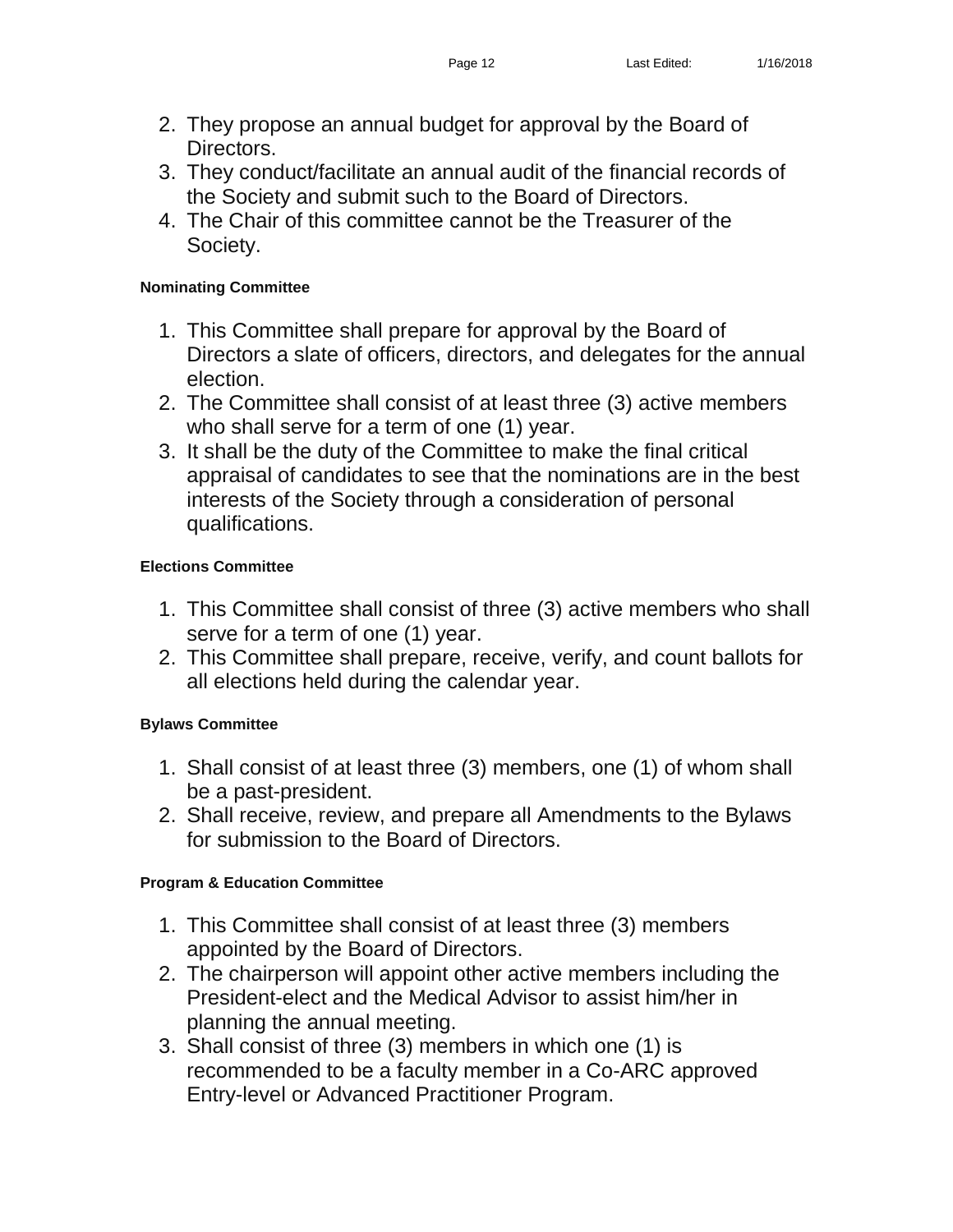4. Shall review, assess the need for and recommend to the Board all educational activities for the HSRC membership.

#### **Publications/Website & Public Relations**

- 1. This committee shall consist of at least three (3) members, one (1) of whom shall be a past-president. 2. This committee shall concern itself with the marketing, content, and writing of informational and educational material, specifically on the HSRC website. This Committee shall concern itself with the publication of a Society Newsletter, if one is deemed necessary by the Board.
- 2. This committee shall concern itself with other publications that the Society may prepare for the public, hospitals and other organizations through the dissemination of information concerning respiratory therapy.
- 3. The Committee shall maintain such liaison as has been established by the Board of Directors with other organizations whose activities may be of interest of the members of this Society.
- 4. This shall include the preparation of exhibits, programs, and other items to bring the message of respiratory care and the AARC to medical, nursing and hospital groups as well as educational facilities where use of such material can be expected to recruit new people to the field of respiratory care. Such material shall be subject to the approval of the Board of Directors.

### **Political Advocacy Contact Team (PACT)**

- 1. This committee shall consist of three (3) members, one of them being a past president. Each member will hold a minimum of threeyear term as set forth by the AARC.
- 2. This committee will take an active role on issues affecting the profession of respiratory care by establishing contact with state and federal legislators through letters, facsimiles, e-mail and/or personal contact as necessary when important legislative issues arise.

### **Legislative Affairs**

1. This committee shall consist of three (3) members, one of them being the president to monitor local and national legislative challenges to existing law; monitor legislative reports of the AARC's Legislative liaison; and monitor the activity of the Hawaii State House and Senate.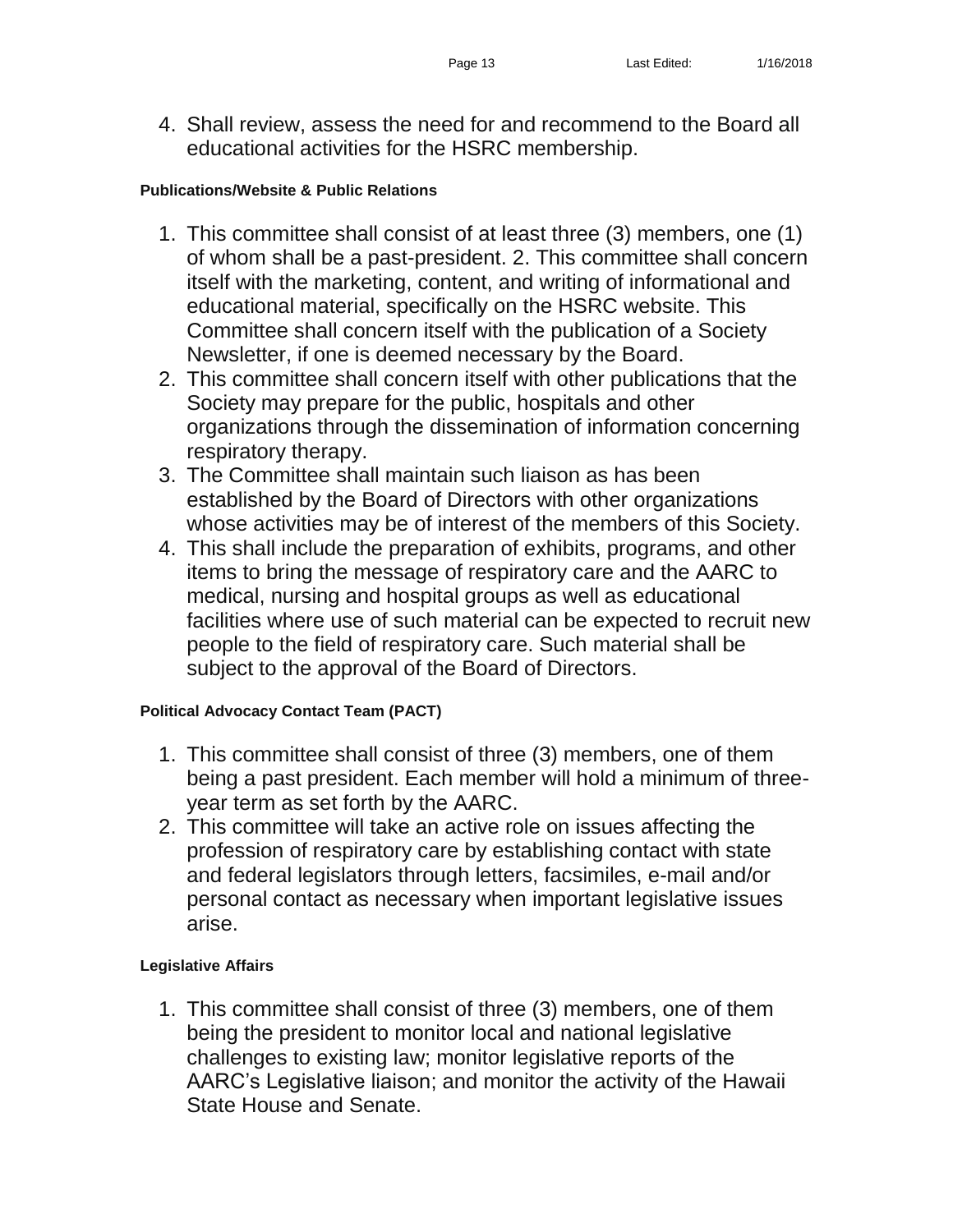2. Maintain a presence at the state capitol.

### **Special Committees**

1. Special committees may be appointed by the President, subject to the approval of the Board of Directors.

### **Judicial Committee**

(a) Shall consist of four (4) current Board members and may include previous Society officers at the president's request.

(b) Shall be called by the president upon request of any society member to review formal, written complaints against any individual society member charged with any violation of the Society Bylaws or otherwise with a conduct deemed detrimental to the Society or the AARC. (c) Shall carefully review the complaints. Legal counsel may be

summoned at the discretion of the committee chairperson.

Committee recommendations shall be forwarded to the full HSRC Board of Directors. If the Board agrees that action should be taken, a copy of documentation shall be sent to the Chairperson of the Judicial Committee of the AARC.

(d) All hearings, meetings and recommendations shall be held in strict confidence.

### **Other Duties and Responsibilities**

1. All Committees, standing and special, shall adhere to the Position Description Guidelines, with respect to other duties and responsibilities.

# **ARTICLE XI: SOCIETY MEDICAL ADVISOR**

The Society shall have at least one (1) Medical Advisor who shall conform to Article X, Section 3 of the AARC Bylaws, and shall be appointed by a majority vote of the Board of Directors. This appointment will be reviewed and confirmed annually by the Board of Directors.

# **ARTICLE XIII: FISCAL YEAR**

The fiscal year of the Society shall be from January 1 through December 31.

# **ARTICLE XIV: ETHICS**